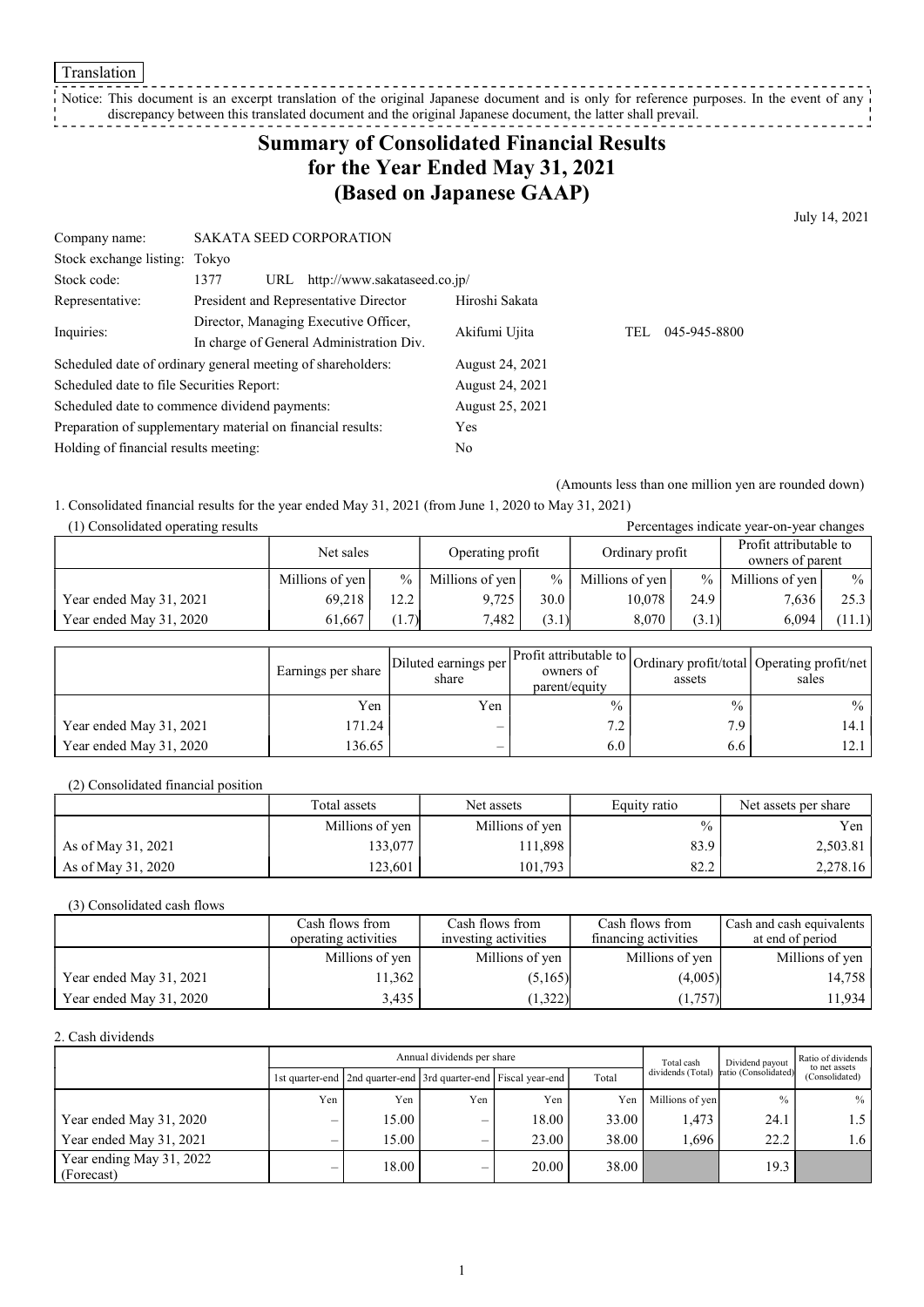3. Forecast of consolidated financial results for the year ending May 31, 2022 (from June 1, 2021 to May 31, 2022)

| Percentages indicate year-on-year changes |                 |   |                       |   |                       |   |                                            |               |                    |
|-------------------------------------------|-----------------|---|-----------------------|---|-----------------------|---|--------------------------------------------|---------------|--------------------|
|                                           | Net sales       |   | Operating profit      |   | Ordinary profit       |   | Profit attributable to<br>owners of parent |               | Earnings per share |
|                                           | Millions of yen |   | $%$   Millions of yen |   | $%$   Millions of yen |   | % Millions of yen                          | $\frac{0}{0}$ | Yen                |
| Six months ending<br>November 30, 2021    | 29,000          | – | 2,900                 | – | 3,200                 | — | 2,400                                      | –             | 53.81              |
| Full year                                 | 65,600          | – | 7,300                 | _ | 7,700                 | — | 8,800                                      | _             | 197.32             |

No

#### 4. Notes

(1) Changes in significant subsidiaries during the year ended May 31, 2021

(changes in specified subsidiaries resulting in the change in scope of consolidation):

| (2) Changes in accounting policies, changes in accounting estimates, and restatement of prior period financial statements |     |
|---------------------------------------------------------------------------------------------------------------------------|-----|
| Changes in accounting policies due to revisions to accounting standards and other regulations:                            | No. |
| Changes in accounting policies due to other reasons:                                                                      | No. |
| Changes in accounting estimates:                                                                                          | No. |
| Restatement of prior period financial statements:                                                                         | No  |

(3) Number of issued shares (common shares)

Total number of issued shares at the end of the period (including treasury shares)

| As of May 31, 2021                                 | 47,410,750 shares   As of May 31, 2020      | 47,410,750 shares |
|----------------------------------------------------|---------------------------------------------|-------------------|
| Number of treasury shares at the end of the period |                                             |                   |
| As of May 31, 2021                                 | 2,813,736 shares   As of May 31, 2020       | 2,813,037 shares  |
| Average number of shares during the period         |                                             |                   |
| Year ended May 31, 2021                            | 44,597,405 shares   Year ended May 31, 2020 | 44,597,900 shares |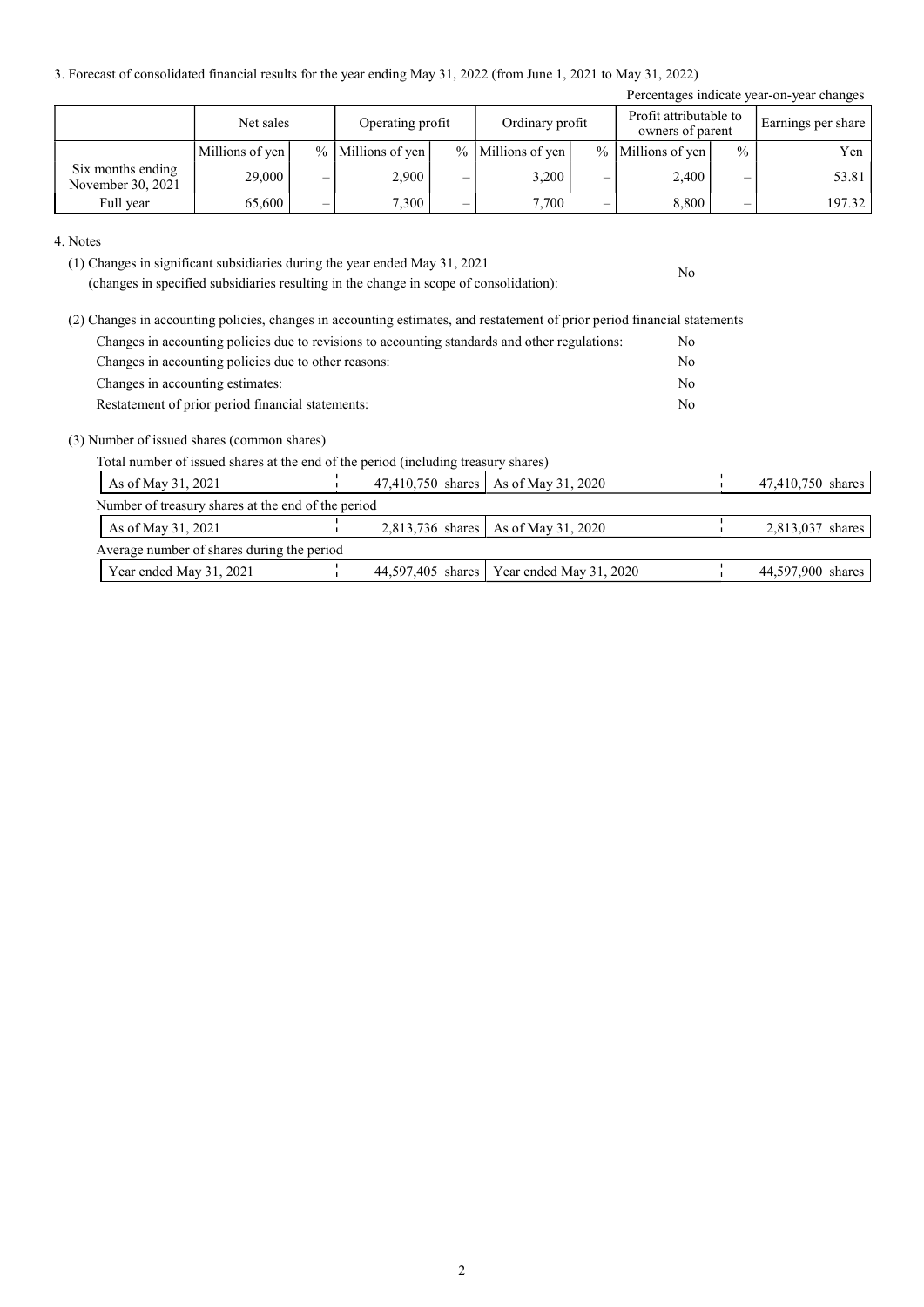### Consolidated financial statements Consolidated balance sheets

|                                             |                    | (Millions of yen)  |
|---------------------------------------------|--------------------|--------------------|
|                                             | As of May 31, 2020 | As of May 31, 2021 |
| Assets                                      |                    |                    |
| Current assets                              |                    |                    |
| Cash and deposits                           | 17,427             | 20,988             |
| Notes and accounts receivable - trade       | 15,894             | 16,465             |
| Securities                                  | 50                 |                    |
| Merchandise and finished goods              | 30,243             | 30,642             |
| Work in process                             | 2,323              | 2,554              |
| Raw materials and supplies                  | 2,283              | 2,240              |
| Costs on construction contracts in progress | 268                | 51                 |
| Other                                       | 4,228              | 4,387              |
| Allowance for doubtful accounts             | (386)              | (416)              |
| Total current assets                        | 72,333             | 76,913             |
| Non-current assets                          |                    |                    |
| Property, plant and equipment               |                    |                    |
| Buildings and structures                    | 32,273             | 33,073             |
| Accumulated depreciation                    | (20, 228)          | (21,073)           |
| Buildings and structures, net               | 12,044             | 12,000             |
| Machinery, equipment and vehicles           | 13,568             | 14,842             |
| Accumulated depreciation                    | (9,262)            | (10, 237)          |
| Machinery, equipment and vehicles, net      | 4,306              | 4,604              |
| Land                                        | 13,606             | 13,697             |
| Construction in progress                    | 695                | 1,647              |
| Other                                       | 5,597              | 6,205              |
| Accumulated depreciation                    | (3,405)            | (3,917)            |
| Other, net                                  | 2,192              | 2,287              |
| Total property, plant and equipment         | 32,845             | 34,237             |
| Intangible assets                           | 2,858              | 4,591              |
| Investments and other assets                |                    |                    |
| Investment securities                       | 13,129             | 14,848             |
| Long-term loans receivable                  | 28                 | 25                 |
| Deferred tax assets                         | 1,397              | 1,665              |
| Other                                       | 1,069              | 808                |
| Allowance for doubtful accounts             | (60)               | (13)               |
| Total investments and other assets          | 15,563             | 17,334             |
| Total non-current assets                    | 51,268             | 56,163             |
| Total assets                                | 123,601            | 133,077            |
|                                             |                    |                    |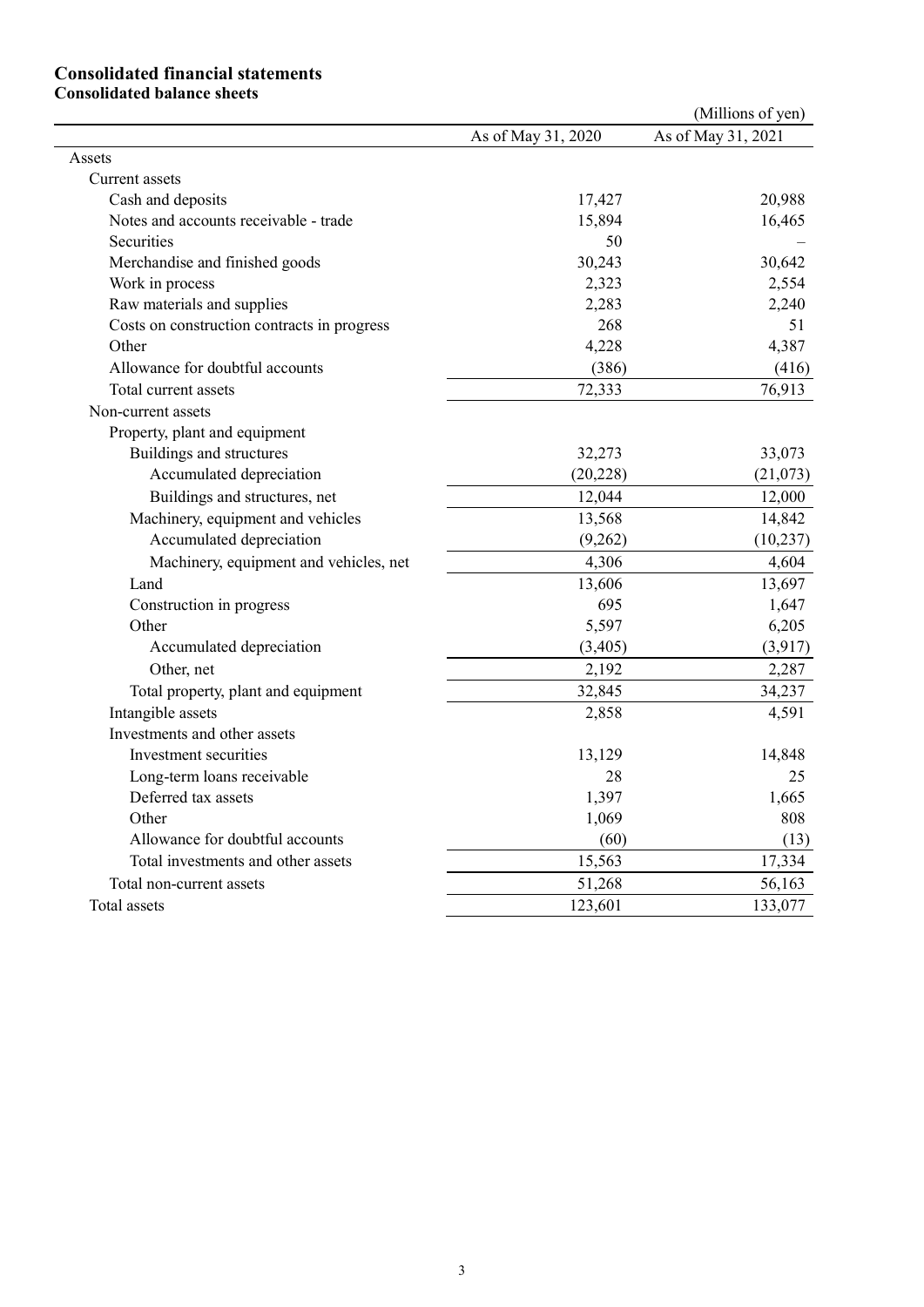|                                                                         |                    | (Millions of yen)  |
|-------------------------------------------------------------------------|--------------------|--------------------|
|                                                                         | As of May 31, 2020 | As of May 31, 2021 |
| Liabilities                                                             |                    |                    |
| <b>Current liabilities</b>                                              |                    |                    |
| Notes and accounts payable - trade                                      | 5,006              | 4,896              |
| Short-term borrowings                                                   | 3,441              | 1,894              |
| Income taxes payable                                                    | 1,048              | 1,447              |
| Other                                                                   | 5,737              | 6,449              |
| Total current liabilities                                               | 15,233             | 14,688             |
| Non-current liabilities                                                 |                    |                    |
| Long-term borrowings                                                    | 1,267              | 894                |
| Deferred tax liabilities                                                | 947                | 1,256              |
| Retirement benefit liability                                            | 2,066              | 1,819              |
| Provision for retirement benefits for directors (and<br>other officers) | 139                | 44                 |
| Provision for share awards for directors (and other<br>officers)        | 66                 | 101                |
| Other                                                                   | 2,086              | 2,374              |
| Total non-current liabilities                                           | 6,574              | 6,490              |
| <b>Total liabilities</b>                                                | 21,808             | 21,178             |
| Net assets                                                              |                    |                    |
| Shareholders' equity                                                    |                    |                    |
| Share capital                                                           | 13,500             | 13,500             |
| Capital surplus                                                         | 10,793             | 10,793             |
| Retained earnings                                                       | 84,935             | 91,099             |
| Treasury shares                                                         | (4, 485)           | (4, 487)           |
| Total shareholders' equity                                              | 104,744            | 110,905            |
| Accumulated other comprehensive income                                  |                    |                    |
| Valuation difference on available-for-sale<br>securities                | 4,744              | 5,873              |
| Foreign currency translation adjustment                                 | (7,520)            | (4,876)            |
| Remeasurements of defined benefit plans                                 | (367)              | (240)              |
| Total accumulated other comprehensive income                            | (3, 143)           | 757                |
| Non-controlling interests                                               | 193                | 235                |
| Total net assets                                                        | 101,793            | 111,898            |
| Total liabilities and net assets                                        | 123,601            | 133,077            |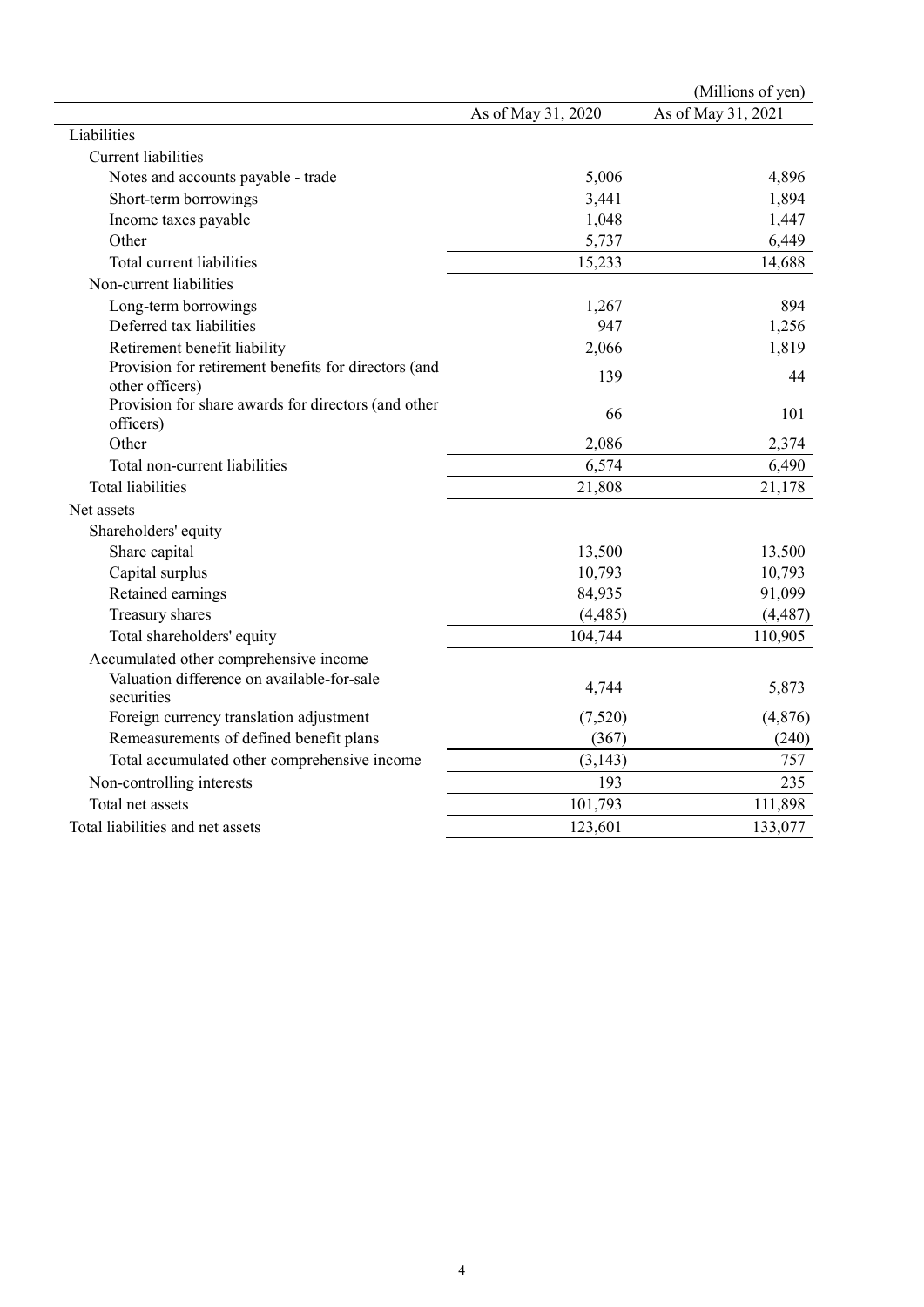### Consolidated statements of income and consolidated statements of comprehensive income Consolidated statements of income

|                                                  |                                   | (Millions of yen)                 |
|--------------------------------------------------|-----------------------------------|-----------------------------------|
|                                                  | Fiscal year ended<br>May 31, 2020 | Fiscal year ended<br>May 31, 2021 |
| Net sales                                        | 61,667                            | 69,218                            |
| Cost of sales                                    | 27,314                            | 30,662                            |
| Gross profit                                     | 34,353                            | 38,555                            |
| Selling, general and administrative expenses     | 26,871                            | 28,830                            |
| Operating profit                                 | 7,482                             | 9,725                             |
| Non-operating income                             |                                   |                                   |
| Interest income                                  | 194                               | 113                               |
| Dividend income                                  | 323                               | 286                               |
| Rental income                                    | 221                               | 226                               |
| Other                                            | 229                               | 203                               |
| Total non-operating income                       | 968                               | 830                               |
| Non-operating expenses                           |                                   |                                   |
| Interest expenses                                | 210                               | 119                               |
| Sales discounts                                  | 28                                | 44                                |
| Foreign exchange losses                          | 16                                | 164                               |
| Other                                            | 124                               | 149                               |
| Total non-operating expenses                     | 380                               | 477                               |
| Ordinary profit                                  | 8,070                             | 10,078                            |
| Extraordinary income                             |                                   |                                   |
| Gain on sale of investment securities            | 46                                | 130                               |
| Settlement received                              |                                   | 150                               |
| Compensation income                              | 126                               |                                   |
| Gain on sale of businesses                       | 37                                |                                   |
| Total extraordinary income                       | 210                               | 280                               |
| <b>Extraordinary</b> losses                      |                                   |                                   |
| Loss on valuation of investment securities       |                                   | 272                               |
| Impairment losses                                | 226                               | 114                               |
| Total extraordinary losses                       | 226                               | 387                               |
| Profit before income taxes                       | 8,054                             | 9,971                             |
| Income taxes - current                           | 2,282                             | 2,695                             |
| Income taxes - deferred                          | (351)                             | (411)                             |
| Total income taxes                               | 1,931                             | 2,284                             |
| Profit                                           | 6,123                             | 7,686                             |
| Profit attributable to non-controlling interests | 28                                | 49                                |
| Profit attributable to owners of parent          | 6,094                             | 7,636                             |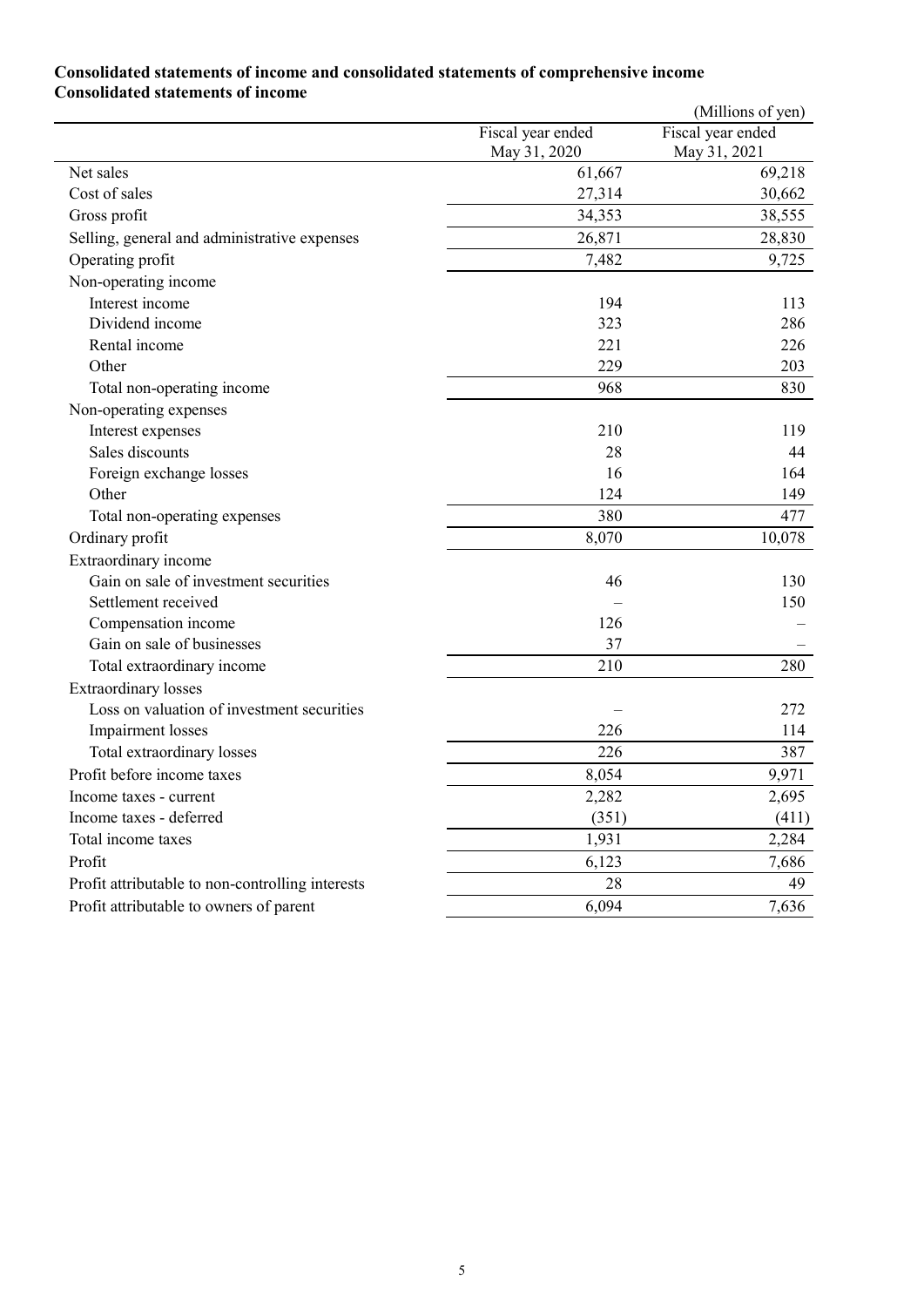## Consolidated statements of comprehensive income

| Consonance statements of comprenensive income         |                   |                   |
|-------------------------------------------------------|-------------------|-------------------|
|                                                       |                   | (Millions of yen) |
|                                                       | Fiscal year ended | Fiscal year ended |
|                                                       | May 31, 2020      | May 31, 2021      |
| Profit                                                | 6,123             | 7,686             |
| Other comprehensive income                            |                   |                   |
| Valuation difference on available-for-sale securities | (47)              | 1,129             |
| Foreign currency translation adjustment               | (3,568)           | 2,659             |
| Remeasurements of defined benefit plans, net of tax   | (131)             | 126               |
| Total other comprehensive income                      | (3,746)           | 3,915             |
| Comprehensive income                                  | 2,376             | 11,602            |
| Comprehensive income attributable to                  |                   |                   |
| Comprehensive income attributable to owners of        | 2,352             | 11,537            |
| parent                                                |                   |                   |
| Comprehensive income attributable to non-             | 23                | 65                |
| controlling interests                                 |                   |                   |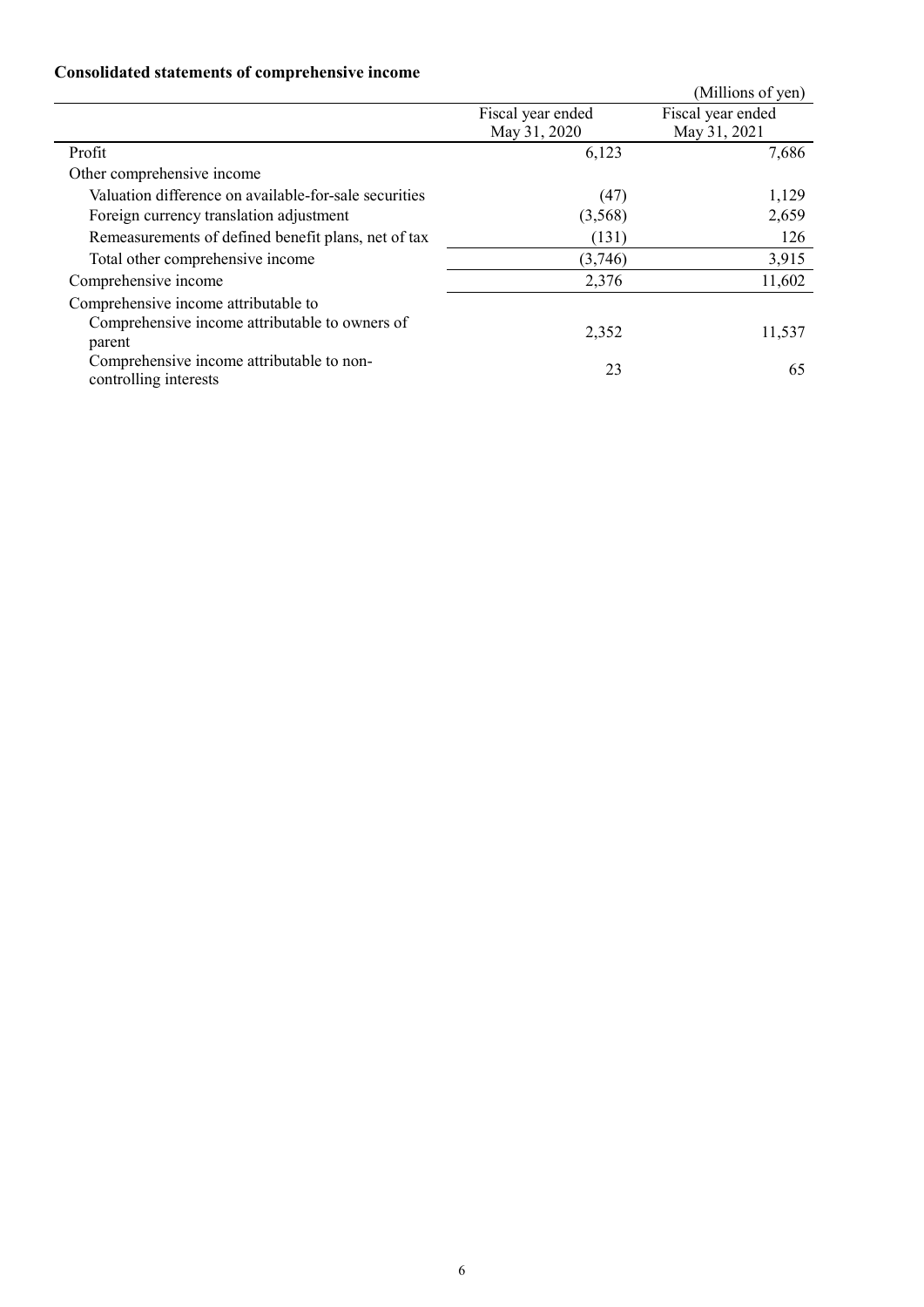### Consolidated statements of changes in equity

Fiscal year ended May 31, 2020

(Millions of yen)

|                                                                   | Shareholders' equity     |                 |                   |                 |                               |  |  |
|-------------------------------------------------------------------|--------------------------|-----------------|-------------------|-----------------|-------------------------------|--|--|
|                                                                   | Share capital            | Capital surplus | Retained earnings | Treasury shares | Total shareholders'<br>equity |  |  |
| Balance at beginning of period                                    | 13,500                   | 10,900          | 81,755            | (6,077)         | 100,078                       |  |  |
| Cumulative effects of changes in<br>accounting policies           |                          |                 | 46                |                 | 46                            |  |  |
| Restated balance                                                  | 13,500                   | 10,900          | 81,801            | (6,077)         | 100,124                       |  |  |
| Changes during period                                             |                          |                 |                   |                 |                               |  |  |
| Dividends of surplus                                              |                          |                 | (1, 473)          |                 | (1, 473)                      |  |  |
| Profit attributable to owners of<br>parent                        |                          |                 | 6,094             |                 | 6,094                         |  |  |
| Purchase of treasury shares                                       |                          |                 |                   | (2)             | (2)                           |  |  |
| Disposal of treasury shares                                       |                          | (106)           | (1,487)           | 1,594           | $\overline{\phantom{m}}$      |  |  |
| Issuance of treasury shares held by<br><b>Board Benefit Trust</b> |                          |                 |                   |                 |                               |  |  |
| Net changes in items other than<br>shareholders' equity           |                          |                 |                   |                 |                               |  |  |
| Total changes during period                                       | $\overline{\phantom{0}}$ | (106)           | 3,133             | 1,592           | 4,619                         |  |  |
| Balance at end of period                                          | 13,500                   | 10,793          | 84,935            | (4, 485)        | 104,744                       |  |  |

|                                                                   | Accumulated other comprehensive income                         |                                               |                                               |                                                       |                              |                  |
|-------------------------------------------------------------------|----------------------------------------------------------------|-----------------------------------------------|-----------------------------------------------|-------------------------------------------------------|------------------------------|------------------|
|                                                                   | Valuation<br>difference on<br>available-for-sale<br>securities | Foreign currency<br>translation<br>adjustment | Remeasurements<br>of defined benefit<br>plans | Total accumulated<br>other<br>comprehensive<br>income | Non-controlling<br>interests | Total net assets |
| Balance at beginning of period                                    | 4,791                                                          | (3,931)                                       | (235)                                         | 624                                                   | 180                          | 100,883          |
| Cumulative effects of changes in<br>accounting policies           |                                                                |                                               |                                               |                                                       |                              | 46               |
| Restated balance                                                  | 4,791                                                          | (3,931)                                       | (235)                                         | 624                                                   | 180                          | 100,929          |
| Changes during period                                             |                                                                |                                               |                                               |                                                       |                              |                  |
| Dividends of surplus                                              |                                                                |                                               |                                               |                                                       |                              | (1, 473)         |
| Profit attributable to owners of<br>parent                        |                                                                |                                               |                                               |                                                       |                              | 6,094            |
| Purchase of treasury shares                                       |                                                                |                                               |                                               |                                                       |                              | (2)              |
| Disposal of treasury shares                                       |                                                                |                                               |                                               |                                                       |                              |                  |
| Issuance of treasury shares held by<br><b>Board Benefit Trust</b> |                                                                |                                               |                                               |                                                       |                              | 1                |
| Net changes in items other than<br>shareholders' equity           | (47)                                                           | (3,589)                                       | (131)                                         | (3,768)                                               | 12                           | (3,755)          |
| Total changes during period                                       | (47)                                                           | (3,589)                                       | (131)                                         | (3,768)                                               | 12                           | 864              |
| Balance at end of period                                          | 4,744                                                          | (7,520)                                       | (367)                                         | (3, 143)                                              | 193                          | 101,793          |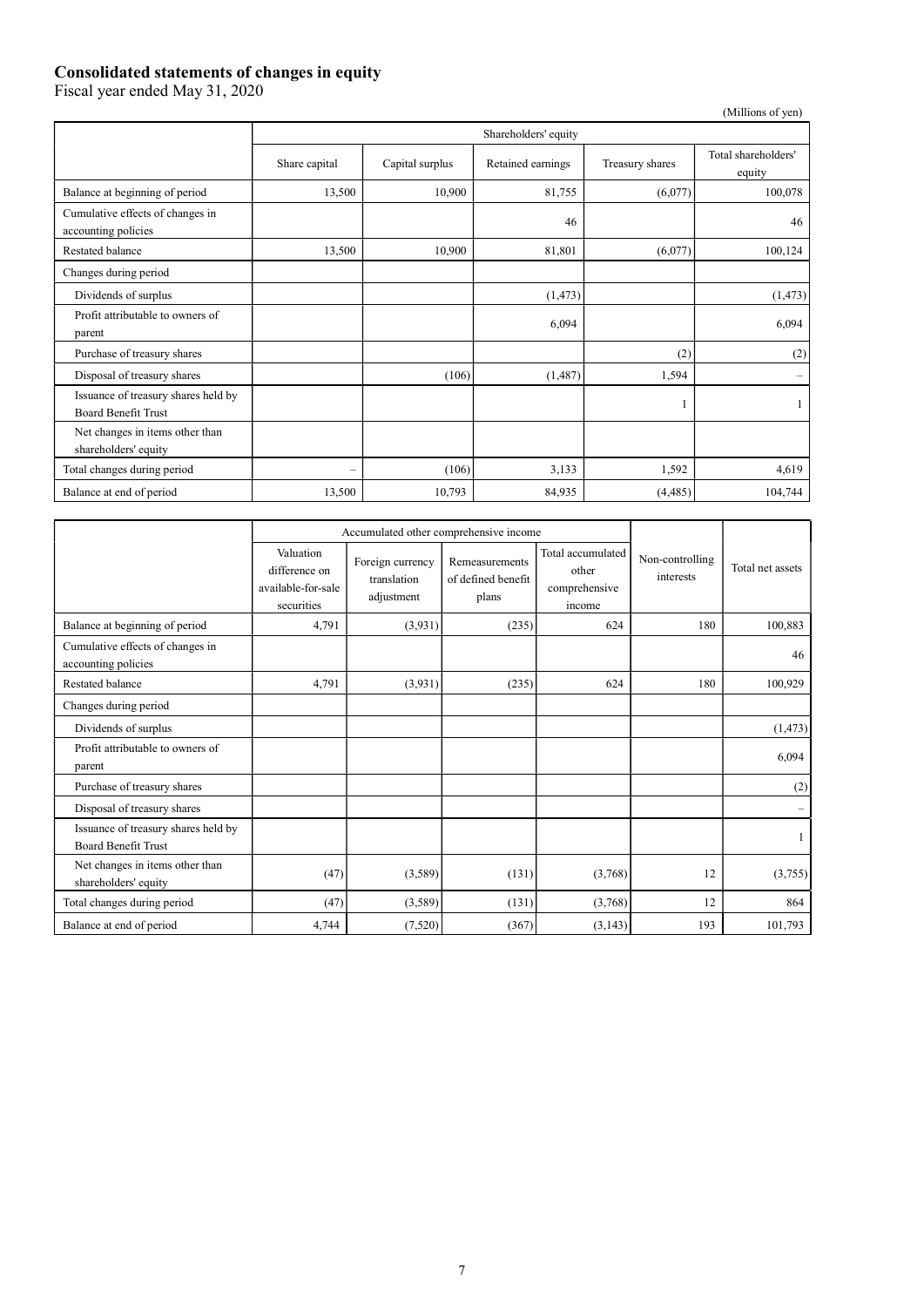### Fiscal year ended May 31, 2021

(Millions of yen)

|                                                         | Shareholders' equity |                         |                   |                 |                               |  |
|---------------------------------------------------------|----------------------|-------------------------|-------------------|-----------------|-------------------------------|--|
|                                                         | Share capital        | Capital surplus         | Retained earnings | Treasury shares | Total shareholders'<br>equity |  |
| Balance at beginning of period                          | 13,500               | 10,793                  | 84,935            | (4, 485)        | 104,744                       |  |
| Changes during period                                   |                      |                         |                   |                 |                               |  |
| Dividends of surplus                                    |                      |                         | (1, 472)          |                 | (1, 472)                      |  |
| Profit attributable to owners of<br>parent              |                      |                         | 7,636             |                 | 7,636                         |  |
| Purchase of treasury shares                             |                      |                         |                   | (2)             | (2)                           |  |
| Net changes in items other than<br>shareholders' equity |                      |                         |                   |                 |                               |  |
| Total changes during period                             | -                    | $\qquad \qquad \  \, -$ | 6,163             | (2)             | 6,161                         |  |
| Balance at end of period                                | 13,500               | 10,793                  | 91,099            | (4, 487)        | 110,905                       |  |

|                                                         | Accumulated other comprehensive income                         |                                               |                                               |                                                       |                              |                  |
|---------------------------------------------------------|----------------------------------------------------------------|-----------------------------------------------|-----------------------------------------------|-------------------------------------------------------|------------------------------|------------------|
|                                                         | Valuation<br>difference on<br>available-for-sale<br>securities | Foreign currency<br>translation<br>adjustment | Remeasurements<br>of defined benefit<br>plans | Total accumulated<br>other<br>comprehensive<br>income | Non-controlling<br>interests | Total net assets |
| Balance at beginning of period                          | 4,744                                                          | (7,520)                                       | (367)                                         | (3,143)                                               | 193                          | 101,793          |
| Changes during period                                   |                                                                |                                               |                                               |                                                       |                              |                  |
| Dividends of surplus                                    |                                                                |                                               |                                               |                                                       |                              | (1, 472)         |
| Profit attributable to owners of<br>parent              |                                                                |                                               |                                               |                                                       |                              | 7,636            |
| Purchase of treasury shares                             |                                                                |                                               |                                               |                                                       |                              | (2)              |
| Net changes in items other than<br>shareholders' equity | 1,129                                                          | 2,644                                         | 126                                           | 3,900                                                 | 42                           | 3,943            |
| Total changes during period                             | 1,129                                                          | 2,644                                         | 126                                           | 3,900                                                 | 42                           | 10,104           |
| Balance at end of period                                | 5,873                                                          | (4,876)                                       | (240)                                         | 757                                                   | 235                          | 111,898          |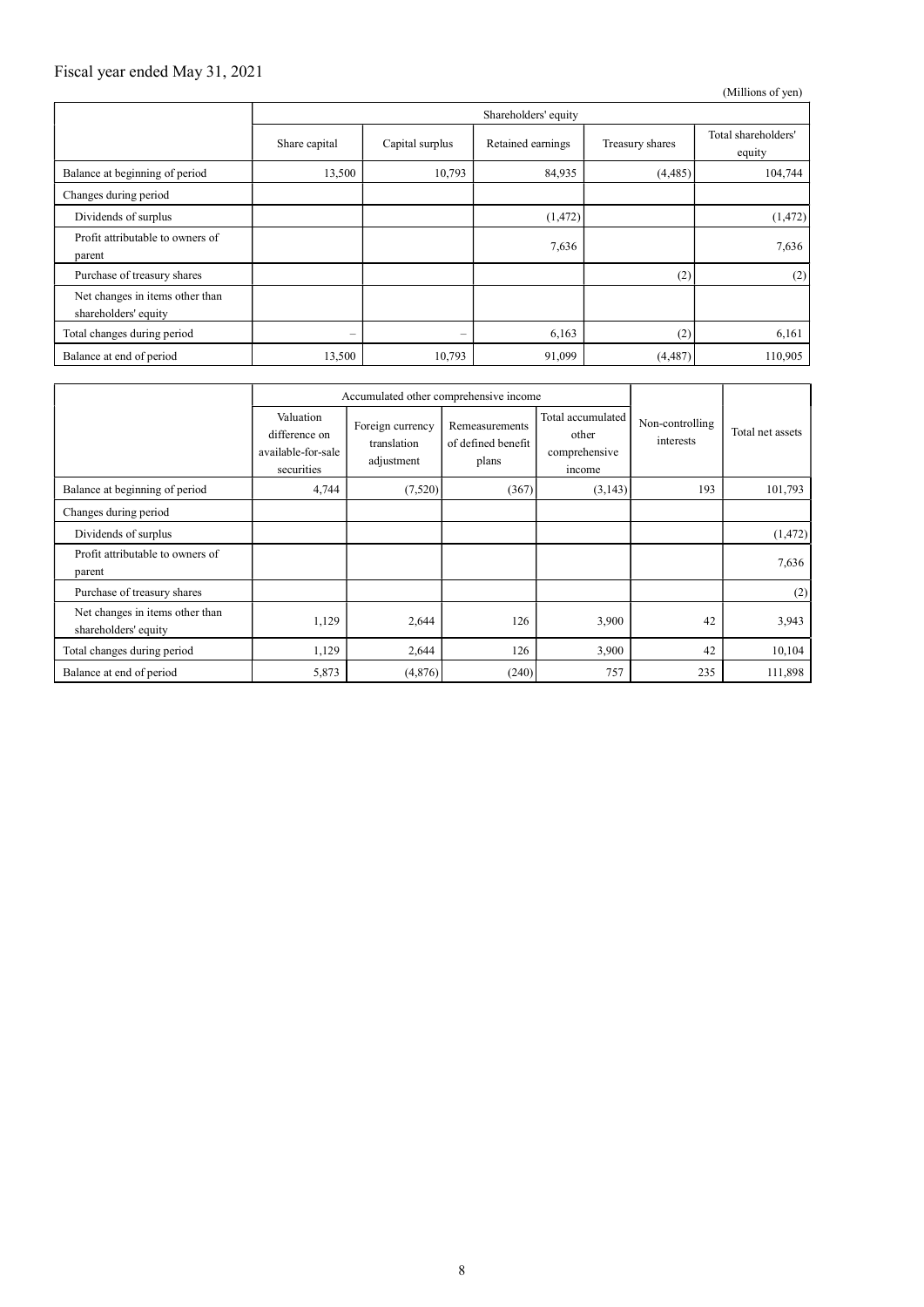### Consolidated statements of cash flows

|                                                        |                                   | (Millions of yen)                 |
|--------------------------------------------------------|-----------------------------------|-----------------------------------|
|                                                        | Fiscal year ended<br>May 31, 2020 | Fiscal year ended<br>May 31, 2021 |
| Cash flows from operating activities                   |                                   |                                   |
| Profit before income taxes                             | 8,054                             | 9,971                             |
| Depreciation                                           | 2,299                             | 2,585                             |
| Increase (decrease) in retirement benefit liability    | 13                                | (328)                             |
| Amortization of goodwill                               | 50                                | 50                                |
| Increase (decrease) in allowance for doubtful accounts | 103                               | (45)                              |
| Interest and dividend income                           | (517)                             | (400)                             |
| Interest expenses                                      | 210                               | 119                               |
| Foreign exchange losses (gains)                        | (47)                              | (103)                             |
| Compensation income                                    | (126)                             |                                   |
| Settlement received                                    |                                   | (150)                             |
| Loss (gain) on sale of businesses                      | (37)                              |                                   |
| Impairment losses                                      | 226                               | 114                               |
| Loss (gain) on sale of non-current assets              | (1)                               | (17)                              |
| Loss (gain) on sale of investment securities           | (46)                              | (130)                             |
| Loss (gain) on valuation of investment securities      |                                   | 272                               |
| Decrease (increase) in trade receivables               | (548)                             | (2)                               |
| Decrease (increase) in inventories                     | (3,775)                           | 696                               |
| Increase (decrease) in trade payables                  | 747                               | (464)                             |
| Increase (decrease) in accounts payable - other        | (15)                              | 283                               |
| Other, net                                             | (1,505)                           | 674                               |
| Subtotal                                               | 5,083                             | 13,126                            |
| Interest and dividends received                        | 515                               | 395                               |
| Interest paid                                          | (210)                             | (120)                             |
| Proceeds from compensation                             | 126                               |                                   |
| Settlement package received                            |                                   | 150                               |
| Income taxes refund                                    | 51                                | 45                                |
| Income taxes paid                                      | (2,131)                           | (2,235)                           |
| Net cash provided by (used in) operating activities    | 3,435                             | 11,362                            |
| Cash flows from investing activities                   |                                   |                                   |
| Payments into time deposits                            | (1,731)                           | (1,900)                           |
| Proceeds from withdrawal of time deposits              | 3,556                             | 1,589                             |
| Purchase of property, plant and equipment              | (2,218)                           | (2,805)                           |
| Proceeds from sale of property, plant and equipment    | 146                               | 73                                |
| Purchase of intangible assets                          | (1,103)                           | (1,884)                           |
| Proceeds from redemption of securities                 |                                   | 50                                |
| Purchase of investment securities                      | (206)                             | (677)                             |
| Proceeds from sale of investment securities            | 230                               | 462                               |
| Proceeds from sale of businesses                       | 60                                |                                   |
| Other, net                                             | (56)                              | (72)                              |
| Net cash provided by (used in) investing activities    | (1, 322)                          | (5,165)                           |